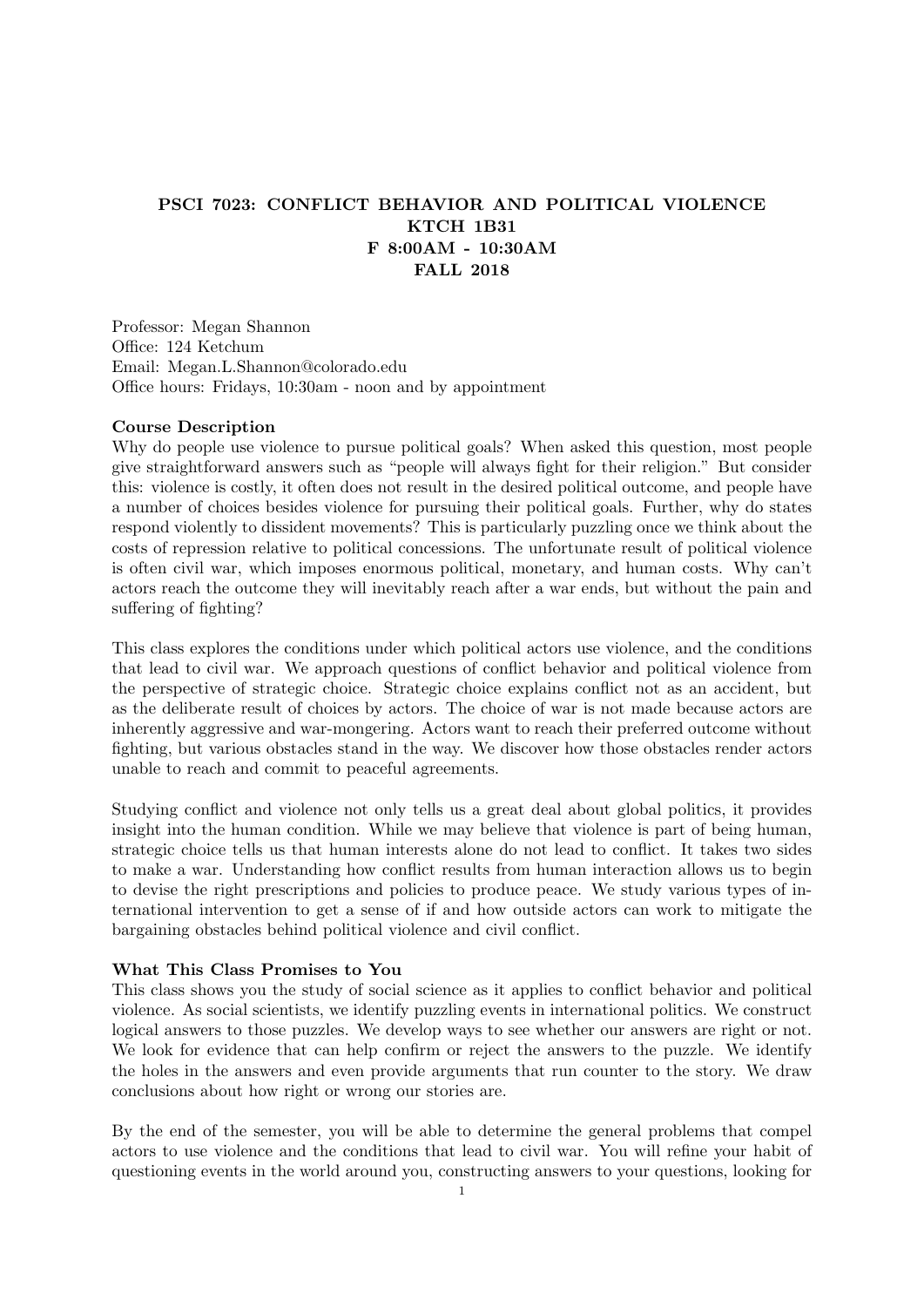evidence to support or reject your answer, formulating conclusions, and communicating your thoughts clearly in speaking and in writing.

## What You Bring to the Class

As part of the University of Colorado community, we strive to find truth. We are a research community that seeks to understand the world around us. CU cannot achieve those goals without the engagement of its graduate students. That means your participation in this class is valuable. You have unique gifts, skills, and insights that advance our search for truth and knowledge. If you withhold participation, it stifles and hinders the ability of the community to conduct research.

By enrolling in this class, you have the opportunity to develop, enhance, and contribute knowledge about conflict and political violence. We pursue knowledge by reading materials on international conflict, discussing social science and world events, and writing about our understanding of global politics. This class stresses active learning and is taught in a seminar style. As members of this class, you and I commit to:

- Being in class, and being on time
- Doing the readings in advance
- Engaging in the class discussion and using technology only to further that discussion

## Books

I have arranged for reserve copies at the library, though I recommend purchasing your own copy.

- Balcells, Laia. 2017. Rivalry and Revenge: The Politics of Violence During Civil War. Cambridge: Cambridge University Press. ISBN:1107548217.
- Jo, Hyeran. 2015. Compliant Rebels: Rebel Groups and International Law in World Politics. Cambridge: Cambridge University Press.ISBN:1107525675.
- What Do We Know About Civil Wars? 2016. ed. by T. David Mason and Sara Mitchell. ISBN:978-1-4422-4225-8. Available as an ebook on reserve from the library (unlimited users can access the reserve ebook). This has not been assigned in any given week, but it has chapters that are great primers for the topics we are discussing in class.

## Grades

## Puzzle Paper, 10%

Students will write a short paper that identifies a puzzle in the area of political violence and civil conflict. You'll explain why you have identified a puzzle, not merely a question. You will then propose a theory that answers the puzzle, specify a testable hypothesis, and develop a way to test the hypothesis. You'll also identify relevant scholarly literature to help establish the puzzle and the theory. Ideally, the puzzle paper will be expanded into a research design. The puzzle paper should be no more than four pages, typed, double-spaced, Times New Roman 12 point font, 1" margins, page numbers. It can be written and turned in for a grade at any point during the semester, but at least one attempt at the puzzle paper must be turned in by Friday, November 2nd. I am happy to meet with you to discuss if and how the puzzle paper can be improved. Final puzzle papers are due Friday, November 30th. Required reading: Zinnes, Dina. "Three Puzzles In Search of a Researcher: Presidential Address." International Studies Quarterly 24(3):315-342.

#### Two Peer Reviews, 20%

Notice on the syllabus that a number of articles are marked with a star\*. Choose two of these articles and write a review of each. Your review will be written as if you are reviewing the paper for a professional journal. This entails a short summary as well as a critical analysis of the paper.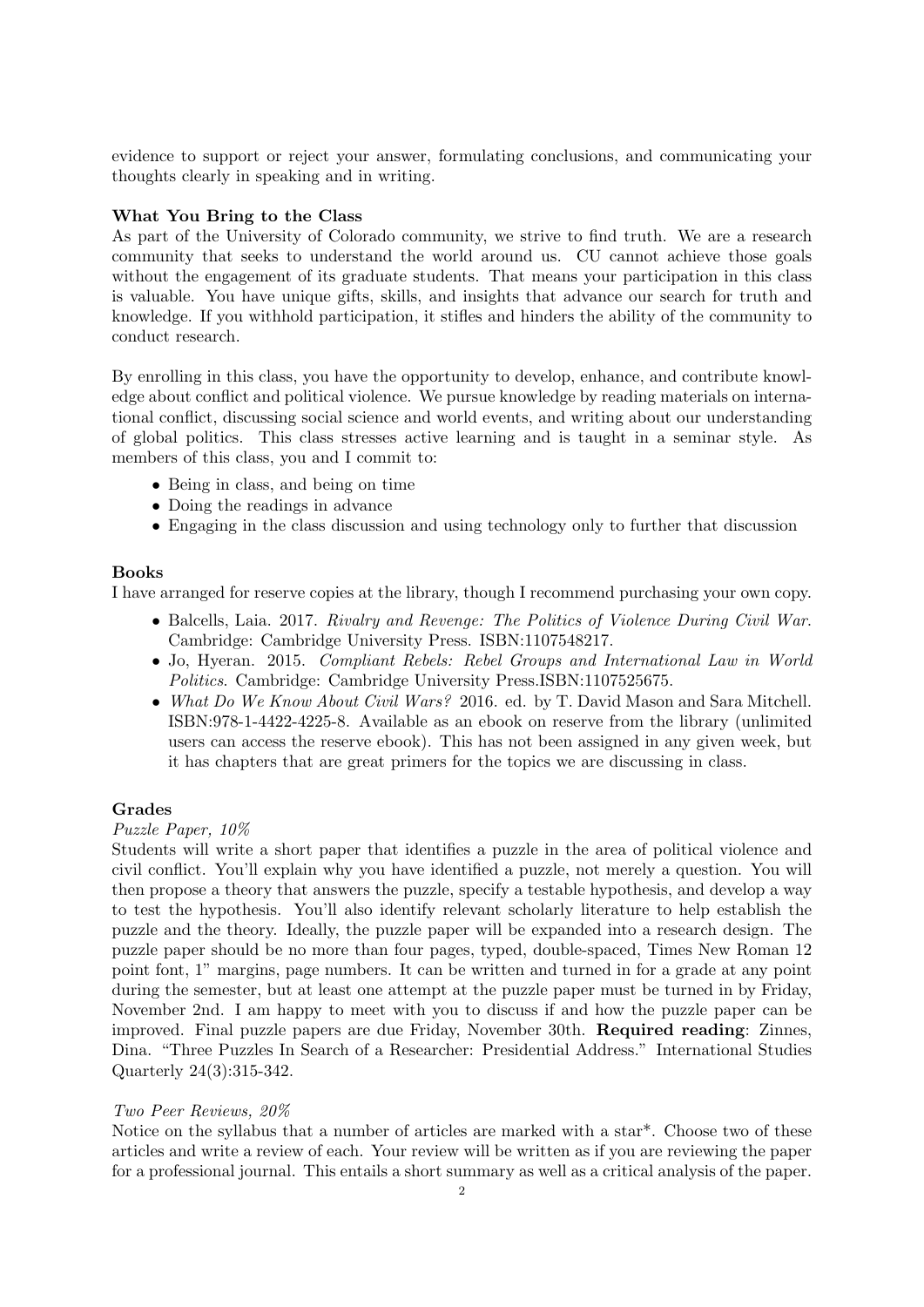You may also suggest some alternative ways the author could test the theory, or some extensions of the existing empirical tests. Ultimately, offer a recommendation of publish as is, publish with minor revisions, revise and resubmit, or reject. Each article review should be at least three pages, typed, double-spaced, Times New Roman 12 point font, 1" margins, page numbers. The review must be turned in the same day the article is discussed in class. Required reading: Miller, E., Pevehouse, J., Tingley, D., Rogowski, R., and Wilson, R. 2013. "How to Be a Peer Reviewer: a Guide for Recent and Soon-to-Be Ph.D.'s." PS: Political Science and Politics, 46(1).

#### Case Exploration and Presentation, 10%

To help develop some contextual knowledge, you will study a specific case within civil conflict and political violence. This might be the an overall conflict, the government of a state, a rebel group, a pro-government militia, a terrorist organization, or a civilian organization. You will then relate this case to an academic theory or reading that we have discussed in seminar this semester. To start thinking about this, you might consult some of the readings suggested under 'Additional' for each week. You may also find other pieces on your own. Ideally, you will consult two or three sources, and they can be news items, academic readings, podcasts, etc. Be creative. Write a paper of no more than four pages, double-spaced, Times New Roman 12 point font, 1" margin paper describing how the case illustrates or relates to what we have studied so far. You will give a short presentation on the case in seminar on Friday, November 9th.

#### Attendance and Participation, 20%

Attendance is expected. To function as a class, your oral participation is needed. This includes asking good questions and offering sound critical analysis to further the class discussion. It is possible to lose participation points through behaviors such as using technology for purposes other than class.

#### Discussion Questions, 10%

To engage with the readings, you will write four discussion questions and email them to me each week before noon on Thursday, starting on September 6th. The questions should be broad and should stimulate discussion across several or all of the readings.

#### Final Research Design, 30%

As a final project for the class, you will write a research design. It can be an extension of your puzzle paper, or it may be an entirely different idea. The research design should be 12-15 pages in length. It should a) clearly state a research question, b) review and synthesize the relevant literature, c) develop a theory to answer the question and derive testable hypotheses, and d) identify data, case studies, or develop another empirical test of the hypotheses. The research design may not replicate any work that you have previously completed for a graduate seminar, though I'm happy to talk with you if you have a way you'd like to modify or expand previous work. The research design must be turned in as a hard copy to my mailbox by Wednesday, December 19th at 3:00pm.

| Assignment                               | My Due Date                | Weight | Completed |
|------------------------------------------|----------------------------|--------|-----------|
| Peer Review One                          |                            | $10\%$ |           |
| Peer Review Two                          |                            | 10\%   |           |
| Puzzle Paper (First Draft)               | November 2                 |        |           |
| Puzzle Paper (Final $\overline{Drath}$ ) | November 30                | $10\%$ |           |
| Case Presentation                        |                            | 10%    |           |
| Discussion Questions                     | By noon every Thursday     | $10\%$ |           |
| Final Research Design                    | Wednesday Dec 19th, 3:00pm | 30\%   |           |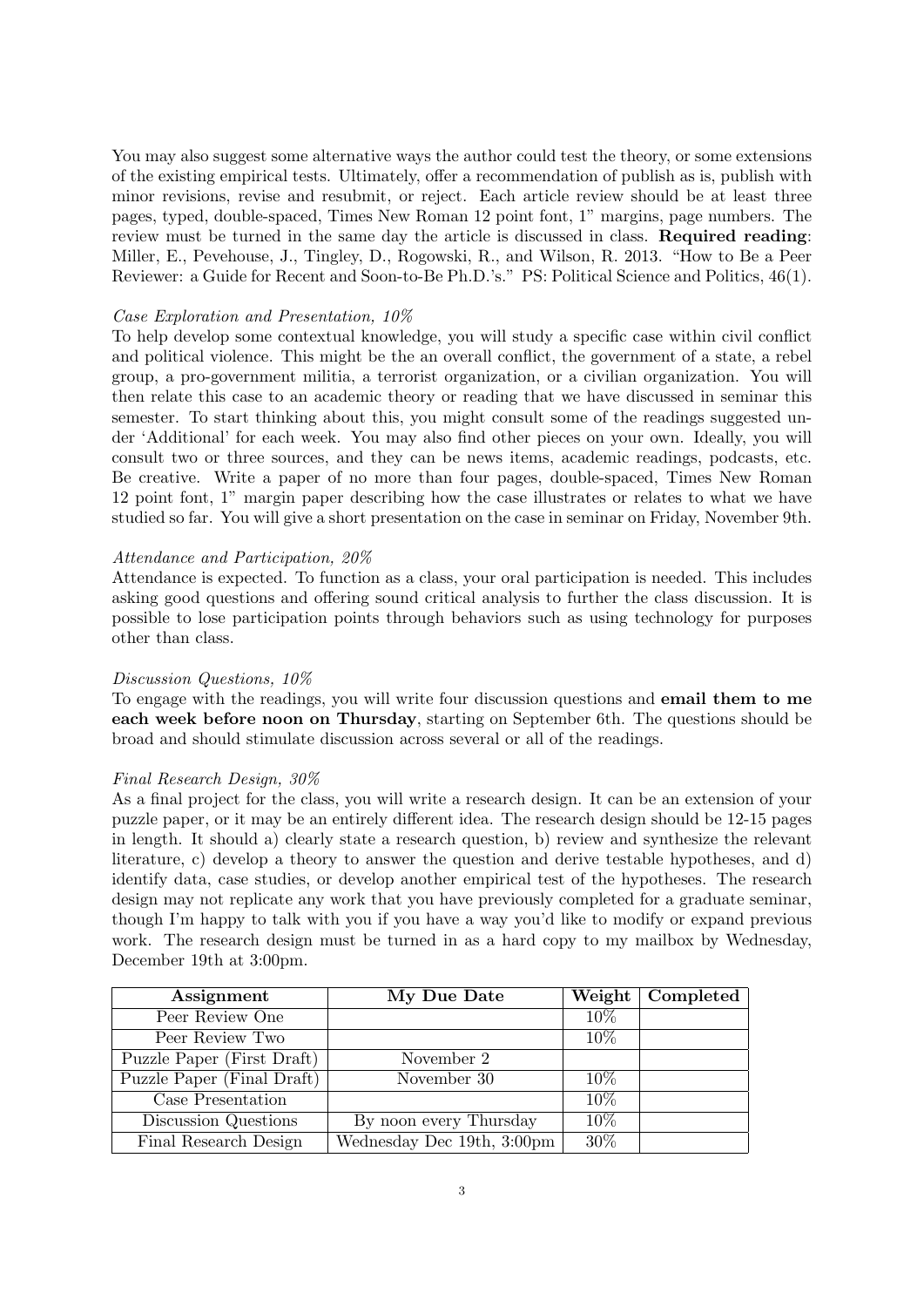#### Grade Scale

The grading scale for the course is as follows. Grades ending in .5 or higher are rounded up to the nearest whole percentage point:

| $B+89-87$ C+ 79 - 77               |                   |
|------------------------------------|-------------------|
| A 93 - 100   B 86 - 83   C 76 - 73 |                   |
| A- 92 - 90   B- 82 - 80            | $\mid$ C- 72 - 70 |

## The Grade of A

The grade of A is given to work that expresses clear, cogent, novel, and logical arguments. Work that receives an A does not merely summarize existing literature - it offers new and meaningful contributions. It uses evidence from scholarly works and reputable sources to back up its conjectures. It fully considers a number of possible stories before settling on the right one. Work receiving an A is clearly written and organized, in a manner that is accessible to people outside of the class.

A student receiving an A grade is able to identify a dependent and independent variable in a given piece of scholarly work. The student can explain the relationship between variables being tested, as well as the way those variables are operationalized and measured. The student can identify weaknesses in the empirical test of the relationship and propose alternative ways of testing the relationship. The student knows what conclusions are supported by the empirical test and which conclusions are not.

A grade of A indicates novel and creative thinking. The student develops unique criticism of existing empirical work, and suggests appropriate ways to remedy flaws in the literature.

#### The Grade of B

The grade of B is given to work that makes arguments, but the argument is not logically consistent. It provides some evidence for its conjectures, but the evidence is not always relevant or does not strongly support the story. It summarizes the literature more than it offers unique contributions.

A grade of B can identify dependent and independent variables and hypotheses, but may exhibit some confusion over the results of an empirical test. It is not able to critically assess the limits of a particular test or suggest alternative ways of testing the relationship. B work may also be somewhat confused about the extent to which conclusions are supported by an empirical test.

A grade of B takes potshots at existing empirical work, or offers elementary and rote criticism. It does not provide meaningful alternative ways to address flaws in the literature.

#### The Grade of C

The grade of C is given to work that expresses unclear and muddled arguments. It avoids taking a definite position and tries to straddle a number of different stories. The work does not provide clear evidence for its conclusions. It relies on emotions or personal opinion to support its conjectures. Finally, the writing is unclear and disorganized.

Work receiving a C has trouble identifying theory, dependent variables, independent variables, or hypotheses. It does not engage in much critical assessment of empirical tests. It may be able to identify conclusions that are drawn in a particular work, but cannot adequately explain how the evidence provided supports those conclusions.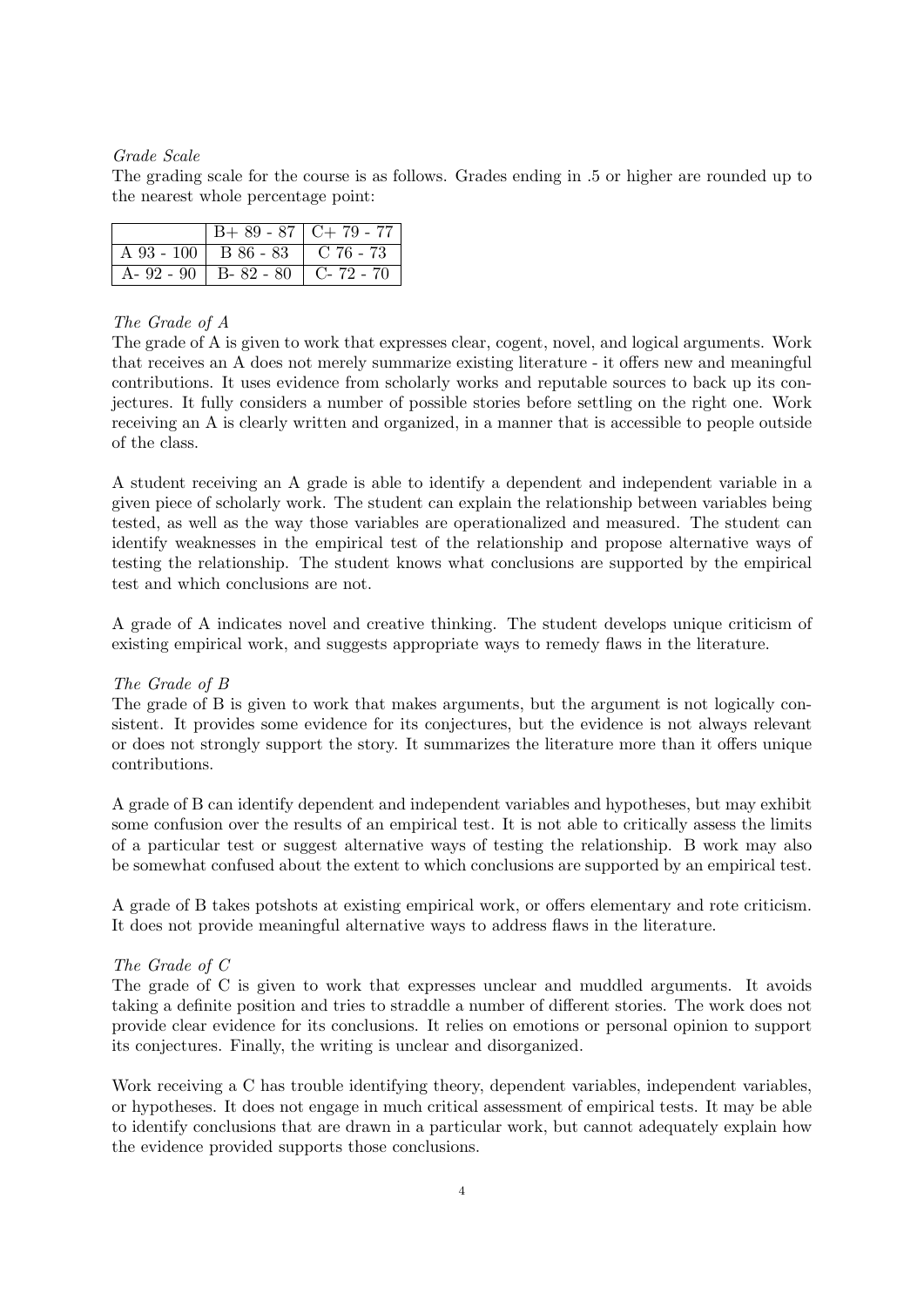### Questions to Ask When Doing the Readings

These are taken from Mike Findley's Political Violence graduate syllabus, [http://www.michael-](http://www.michael-findley.com)findley. [com](http://www.michael-findley.com)

Basic questions to ask of every reading, to facilitate understanding:

- (1) What is the research question?
- (2) What is the dependent variable?
- (3) What is the independent variable?
- (4) What are the causal mechanisms?
- (5) What are the components of the research design?
- (6) What are the findings?

Questions that promote deeper critical thinking:

- (1) What do you like most about the article? Least?
- (2) Are the stated findings in the text surprising? Interesting?
- (3) Do you believe the findings? Why or why not?
- (4) To which cases (or sets of cases) do the results apply best/worst?
- (5) Beyond identifying problems, what would you do to fix those problems? Be practical and concrete. What do you need to be convinced?
- (6) Which literatures do these findings affect most? How?

Questions that help develop your own research ideas:

- (1) Which question should have been asked?
- (2) Which theoretical ideas should have been considered? Are the theoretical ideas stale?
- (3) What novel methodological approaches could have been employed?
- (4) Is there a better way to ensure this speaks directly to a key theoretical or policy debate?
- (5) How could the paper be framed better to grab readers attention?

## Academic Integrity

Both you and I are responsible for upholding academic integrity. By my writing this syllabus, and by your enrolling in this course, we agree to uphold the CU Academic Honor Pledge, which says:

As citizens of an academic community of trust, CU-Boulder faculty and students do not lie or cheat whether they are on campus or acting as representatives of the university in surrounding communities. Neither should they suffer by the dishonest acts of others. Honor is about academic integrity, moral and ethical conduct, and pride of membership in a community that values academic achievement and individual responsibility. Cultivating honor lays in the foundation for lifelong integrity, developing in each of us the courage and insight to make difficult choices and accept responsibility for actions and their consequences, even at personal cost.

All incidents of academic misconduct should be reported to the Honor Code Council (honor@colorado.edu and 303-735-2273). Students who are found to be in violation of the academic integrity policy will be subject to both academic sanctions from the faculty member and non-academic sanctions (including but not limited to university probation, suspension, or expulsion)." Other information on the Honor Code can be found at <http://honorcode.colorado.edu>.

#### Attendance and Religious Observances

Campus policy requires that faculty deal reasonably with students who, because of religious obligations, will miss scheduled exams, assignments or required attendance. Please discuss with me in advance if you will miss class because of a religious obligation.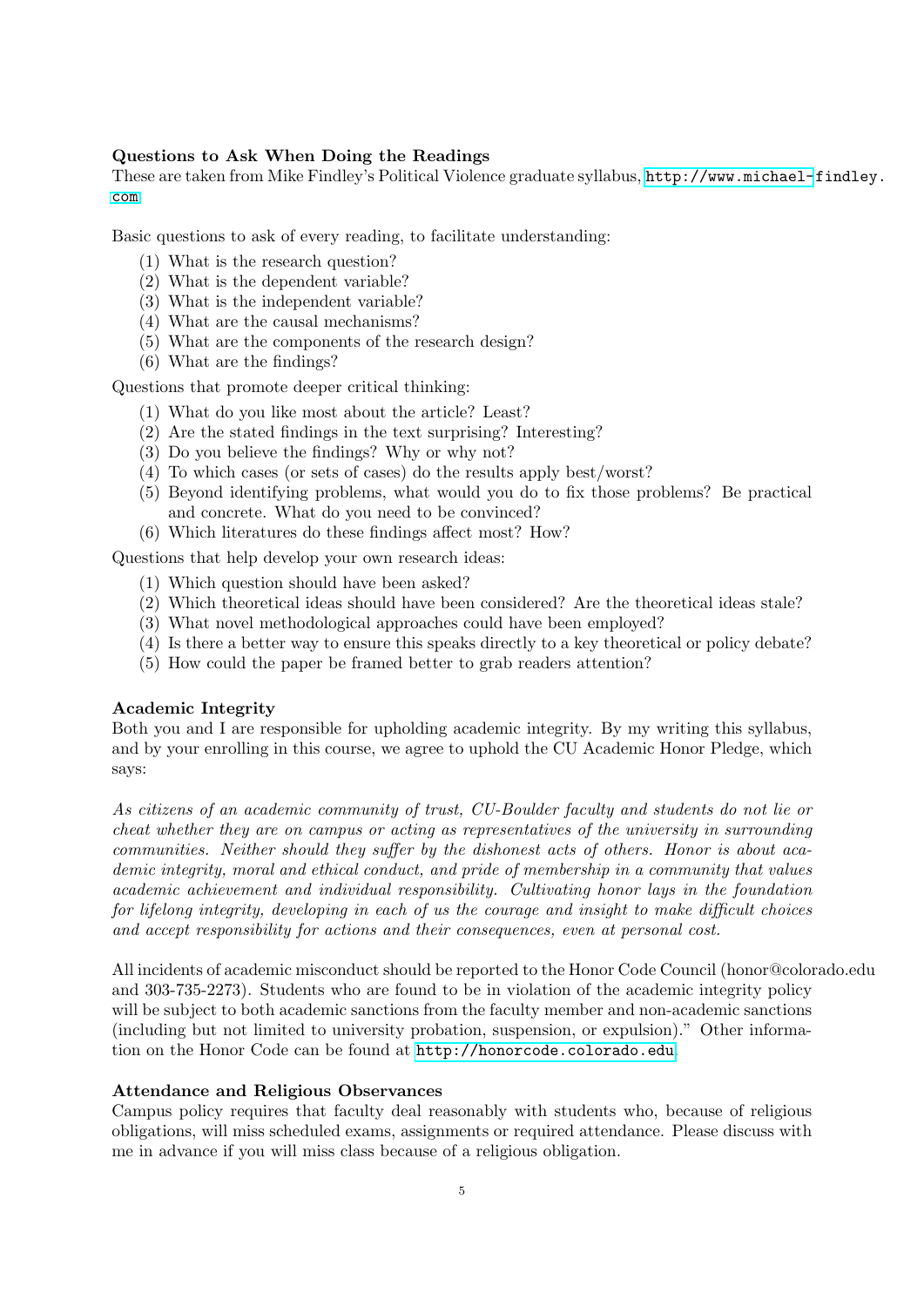#### Classroom Behavior

Students and faculty each have responsibility for maintaining an appropriate learning environment. Those who fail to adhere to such behavioral standards may be subject to discipline. Professional courtesy and sensitivity are especially important with respect to individuals and topics dealing with differences of race, color, culture, religion, creed, politics, veterans status, sexual orientation, gender, gender identity and gender expression, age, disability, and nationalities. Class rosters are provided to the instructor with the student's legal name. I will gladly honor your request to address you by an alternate name or gender pronoun. Please advise me of this preference early in the semester so that I may make appropriate changes to my records. See policies at <http://www.colorado.edu/policies/classbehavior.html> and at [http://www.colorado.edu/studentaffairs/judicialaffairs/code.html#student\\_code](http://www.colorado.edu/studentaffairs/judicialaffairs/code.html#student_code).

#### Food and Beverage Policy

Beverages are allowed during class, but please wait for the break in the middle of class to eat.

#### Electronic Device Policy

Electronic devices, including computers, tablets, and mobile phones, are not allowed in seminar. This policy is aimed at providing the best learning environment for all students. Computers, phones, and other devices must be put in airplane mode or turned off and put away during seminar. If you need to make a call, send a text, or use an electronic device during class, leave the seminar room and return when you are finished. Students will receive a warning when violating this policy. Students who repeatedly violate this policy will be asked to leave seminar. Exceptions to this policy are at the instructor's discretion.

#### Discrimination and Harassment

The University of Colorado Boulder (CU-Boulder) is committed to maintaining a positive learning, working, and living environment. The University of Colorado does not discriminate on the basis of race, color, national origin, sex, age, disability, creed, religion, sexual orientation, or veteran status in admission and access to, and treatment and employment in, its educational programs and activities. (Regent Law, Article 10, amended 11/8/2001). CU-Boulder will not tolerate acts of discrimination or harassment based upon Protected Classes or related retaliation against or by any employee or student. For purposes of this CU-Boulder policy, "Protected Classes" refers to race, color, national origin, sex, pregnancy, age, disability, creed, religion, sexual orientation, gender identity, gender expression, or veteran status. Individuals who believe they have been discriminated against should contact the Office of Discrimination and Harassment (ODH) at 303-492-2127 or the Office of Student Conduct (OSC) at 303-492-5550. Information about the ODH, the above referenced policies, and the campus resources available to assist individuals regarding discrimination or harassment can be obtained at <http://www.colorado.edu/institutionalequity>.

#### Schedule of Topics and Readings

The schedule of readings may be modified as needed. For the most part, you should search for the readings on Google scholar or through the library's website.

## Puzzles and Practices in the Study of International Relations and Civil Conflict August 31 Required:

• Zinnes, Dina. "Three Puzzles In Search of a Researcher: Presidential Address." International Studies Quarterly 24(3):315-342.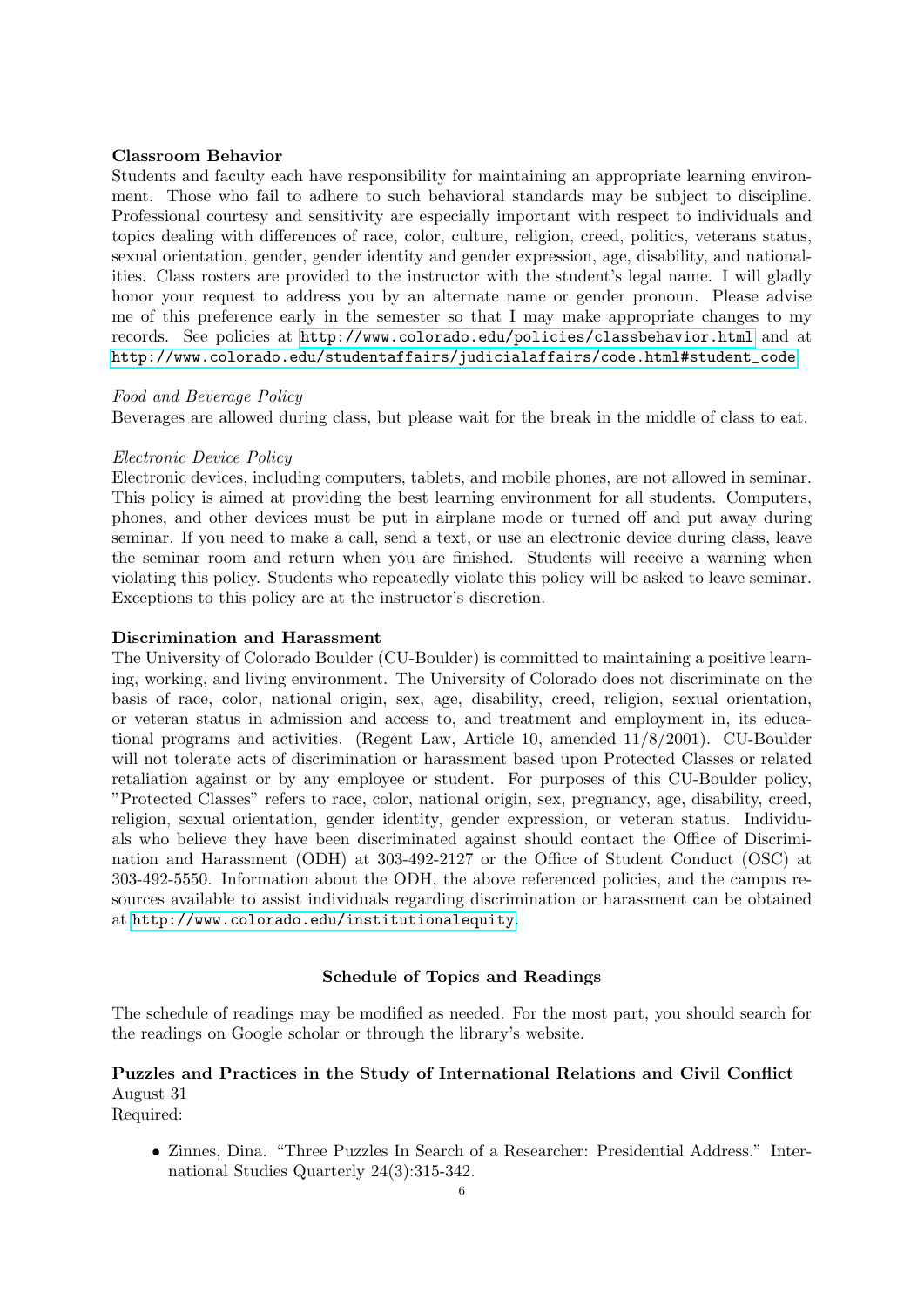- Miller, E., Pevehouse, J., Tingley, D., Rogowski, R., and Wilson, R. 2013. "How to be a peer reviewer: a guide for recent and soon-to-be Ph.D.'s." PS: Political Science and Politics,  $46(1)$ .
- Pettersson, Therese and Kristine Eck. 2018. "Organized Violence, 1989-2017." Journal of Peace Research 55(4).
- Christopher Blattman and Edward Miguel. 2010. "Civil War." Journal of Economic Literature 48(1):3-57.

## Additional:

- Sambanis, N. 2004. What is civil war? Conceptual and Empirical Complexities of an Operational Definition. Journal of Conflict Resolution 48(6):814-858.
- Goldstein, Joshua. 2012. Winning the War on War, Chapter 9.
- Spend some time looking at the Uppsala Conflict Data Program website.

## Greed, Grievance, and the State Response

September 7

Required:

- Fearon, James and David D. Laitin. 2003. "Ethnicity, Insurgency, and Civil War." American Political Science Review 97(1):75-90.\*
- Collier, Paul and Anke Hoeffler. 2004. "Greed and Grievance in Civil War." Oxford Economic Papers 56(4): 563-595.
- Young, Joseph. 2013. "Repression, Dissent, and the Onset of Civil War." Political Research Quarterly  $66(3):516-532.*$
- Cunningham, Kathleen Gallagher. 2011. "Divide and Conquer or Divide and Concede: How Do States Respond to Internally Divided Separatists? American Political Science Review 105(2):275-297.\*

Additional:

- Tilly, Charles. 2003. The Politics of Collective Violence. Cambridge University Press.
- Weber, Max. Politics as a Vocation. [http://anthropos-lab.net/wp/wp-content/](http://anthropos-lab.net/wp/wp-content/uploads/2011/12/Weber-Politics-as-a-Vocation.pdf) [uploads/2011/12/Weber-Politics-as-a-Vocation.pdf](http://anthropos-lab.net/wp/wp-content/uploads/2011/12/Weber-Politics-as-a-Vocation.pdf)
- Davenport, Christian. 2007. "State Repression and Political Order." Annual Review of Political Science 10:1-23.
- Ritter, Emily Hencken and Courtenay R. Conrad. 2015. "Preventing and Responding to Dissent: The Observational Challenges of Explaining Strategic Repression."

## Ethnic Interests

September 14 Required:

- Nicholas Sambanis. 2001. Do Ethnic and Nonethnic Wars Have the Same Causes?: A Theoretical and Empirical Inquiry (Part 1), Journal of Conflict Resolution 45(3):259- 282.
- Mueller, John. "The Banality of Ethnic War." International Security 25(1):42-70.
- Sambanis, Nicholas and Moses Shayo. 2013. "Social Identification and Ethnic Conflict." American Political Science Review 107(2):294-325.\*
- Larson, Jennifer M. and Janet I. Lewis. 2018 (online first). "Rumors, Kinship Networks, and Rebel Group Formation." International Organization.\*

Additional:

• Fearon, James, and David Laitin. 2000. Violence and the Social Construction of Ethnic Identity. International Organization 54(4): 845-877.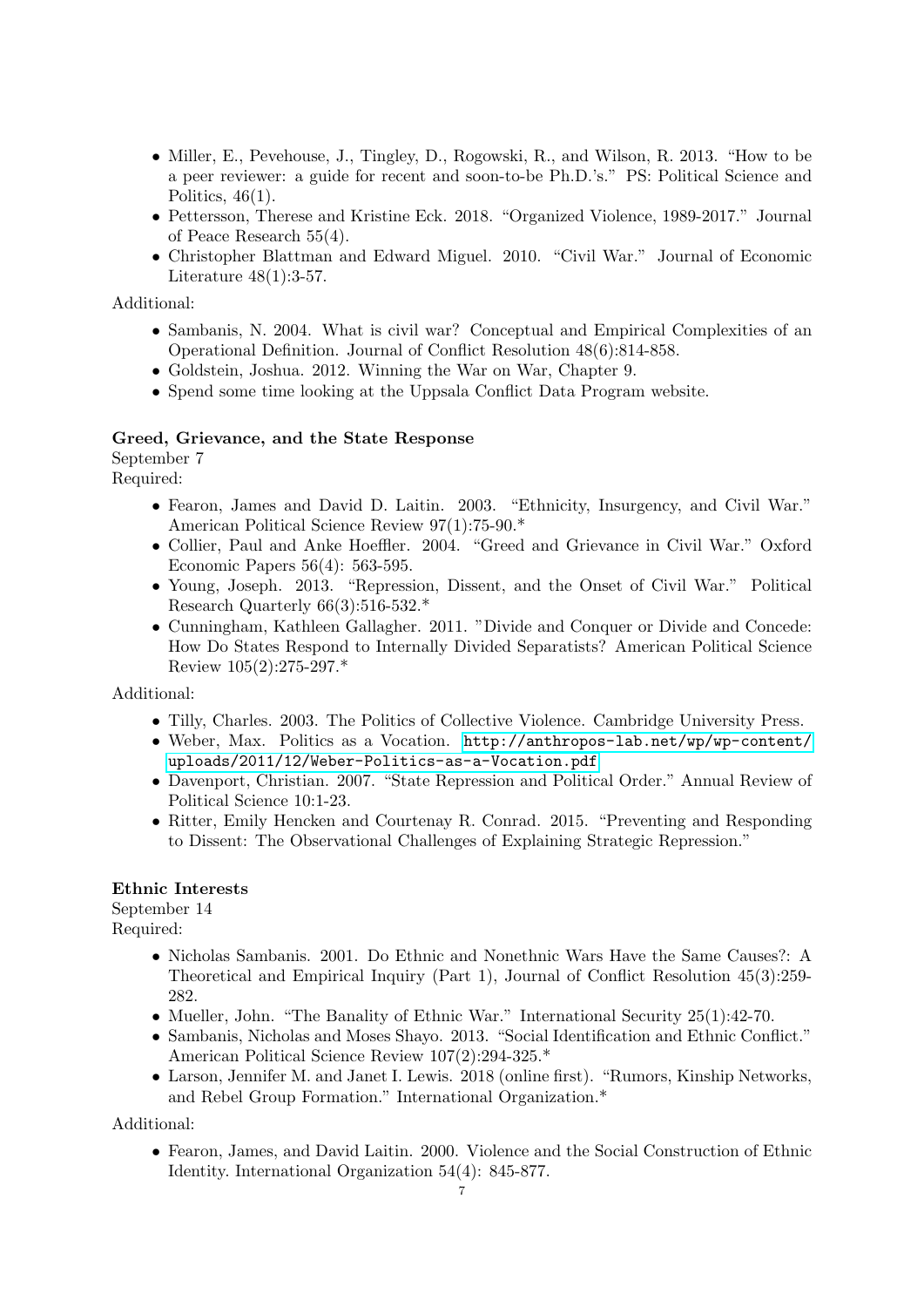- Cederman, Lars-Erik, Andreas Wimmer, and Brian Min. 2010. "Why Do Ethnic Groups Rebel? New Data and Analysis. American Political Science Review 62(1):87119.
- Harris, Adam S. and Michael G. Findley. 2013. "Is Ethnicity Identifiable? Evidence from an Experiment in South Africa. Journal of Conflict Resolution.
- Lyall, Jason. 2010. "Are Co-Ethnics More Effective Counter-Insurgents? Evidence from the Second Chechen War. American Political Science Review 104(1):120.

## Strategic Choice and Bargaining Models of War

September 21

Required:

- Fearon, James. 1995. "Rationalist Explanations for War." International Organization 49:379-414.
- Walter, Barbara F. 2009. "Bargaining Failures and Civil War. Annual Review of Political Science 12: 243-261.
- Stathis N. Kalyvas. 2006. The Logic of Violence in Civil War. Cambridge: Cambridge University Press. Chapters 6-7.

Additional:

- Fearon and Wendt. Rationalism v Constructivism: A Skeptical View.
- Muthoo, Abhinay. 2000. A Non-Technical Introduction to Bargaining. World Economics 1(2): 145-166.
- Fearon, James D. 2004. "Why Do Some Civil Wars Last So Much Longer than Others?" Journal of Peace Research 41(3):275-301.
- Fearon, James. 2013. Obstacles to Ending Syria's Civil War. Foreign Policy.
- Lynch, Marc. 2013. The Political Science of Syria's War. Foreign Policy.
- Fisher, Max. October 23, 2013. "Political Science Says Syria's Civil War Will Probably Last Another Decade." Washington Post.

## Collective Action and Political Violence

September 28

Required:

- Wood, Elisabeth Jean. 2003. Insurgent Collective Action and Civil War in El Salvador, Ch 1 and 8. (I will scan and post to the class Canvas site).
- Humphreys, Maccartan and Jeremy M. Weinstein. 2008. "Who Fights? The Determinants of Participation in Civil War." American Journal of Political Science 52(2):436-  $455.*$
- Rubin, Michael. "Rebel Territorial Control and Civilian Collective Action in Civil Wars" Available from <www.michaelrubin.com>.\*

Additional:

• Kalyvas, Stathis and Matthew Kocher. 2007. "How Free is Free Riding in Civil Wars?" World Politics 59(2):177-216.

## Violence Against Civilians

October 5

Required:

- Balcells, Laia. 2017. The Politics of Violence During Civil War. Cambridge University Press. Ch 1, 2, 6, and 7. (On reserve at the library).
- Cohen, Dara Kay. "Explaining Rape During Civil War: Cross-National Evidence (1980- 2009)." American Political Science Review 107(3):461-477.\*

Additional: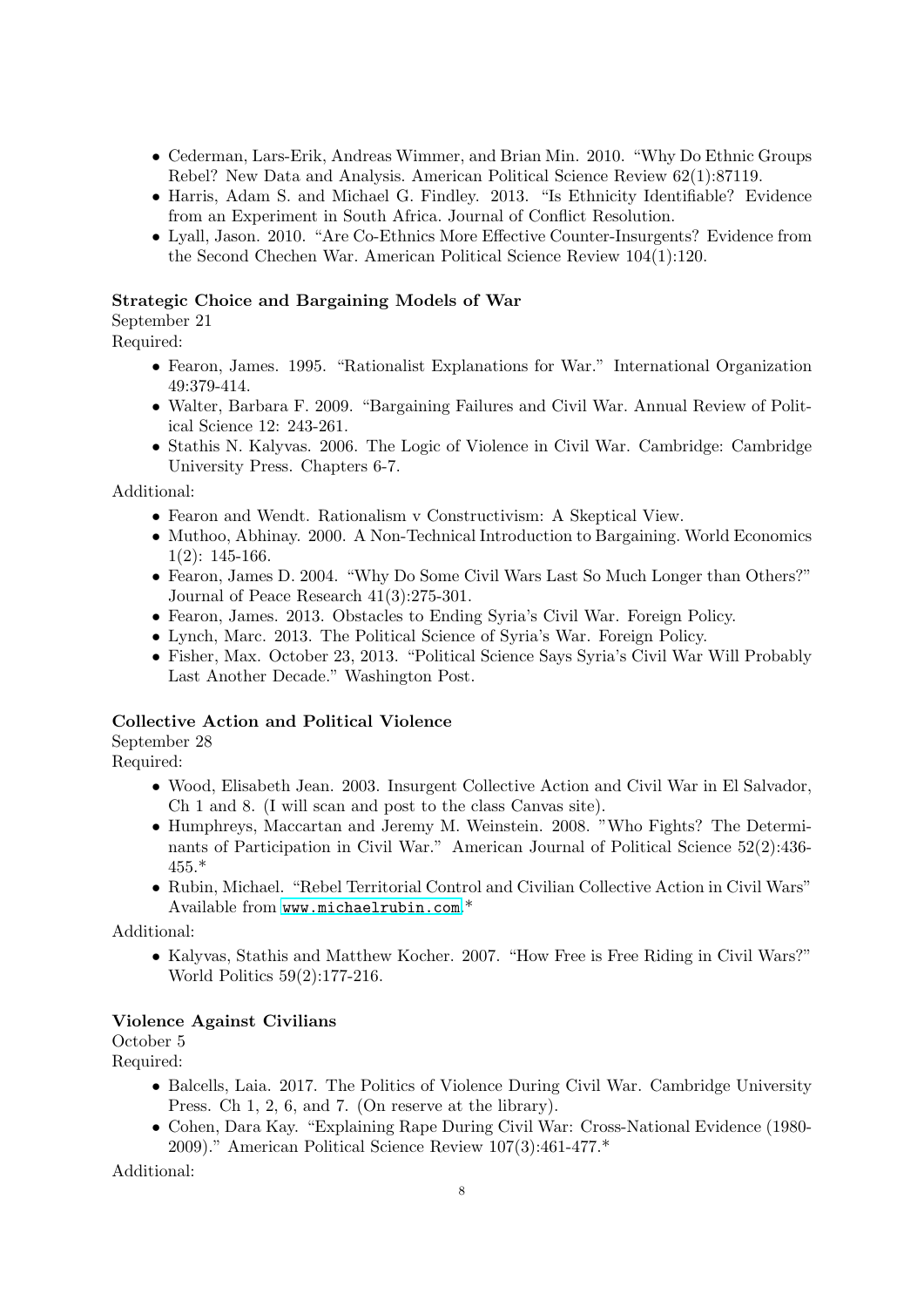- Fjelde, Hanne and Lisa Hultman. 2013. "Weakening the Enemy: A Disaggregated Study of Violence Against Civilians in Africa."
- Wood, Elisabeth Jean. 2018. "Rape as a Practice of War: Toward a Typology of Political Violence." Politics and Society.
- Aydin, Aysegul and Cem Emrence. 2015. Zones of Rebellion: Kurdish Insurgents and the Turkish State. Cornell University Press. Chapters 1-3. Available from CU libraries as an ebook.
- Podcast: "What Happened at Dos Erres?" This American Life.

## Institutions, International Law, and Political Violence

## October 12

Required:

• Jo, Hyeran. 2015. Compliant Rebels: Rebel Groups and International Law in World Politics. Cambridge: Cambridge University Press. Chapters 1-5. (On reserve at the library).

Additional:

- Jo, Hyeran, and Beth A. Simmons. 2016. Can the International Criminal Court Deter Atrocity? International Organization 70(3): 443-475. (read the article and the corrigendum).
- Stanton, Jessica. 2016. Violence and Restraint in Civil War. Cambridge: Cambridge University Press.
- Fazal, Tanisha. 2018. Wars of Law: Unintended Consequences in the Regulation of Armed Conflict. Ithaca: Cornell University Press.

## Settlement of Civil Wars

October 19

- Required:
	- Walter, Barbara. 1997. "The Critical Barrier to Civil War Settlement." International Organization 51(3):335-364.
	- Mattes, Michaela and Burcu Savun. 2010. "Information, Agreement Design, and the Durability of Civil War Settlements." American Journal of Political Science 54(2):511- 524.\*
	- Lake, Milli. 2017. "Building the Rule of War: Post-Conflict Institutions and the Micro-Dynamics of Conflict in Eastern DR Congo." International Organization 71(2):281-315.\*
	- Howard, Lise Morje and Alexandra Stark. "How Civil Wars End: The International System, Norms, and the Role of External Actors." International Security 42(3):127-171.

Additional:

- Hartzell, Caroline. 1999. "Explaining the Stability of Negotiated Settlements of Intra-State Wars." Journal of Conflict Resolution 43(1).
- Hoddie, Matthew, and Caroline Hartzell. 2003. "Civil War Settlements and the Implementation of Military Power-Sharing Agreements." Journal of Peace Research 40(3).
- Matanock, Aila and Natalia Garbiras Diaz. August 18, 2016. "Could Colombia's Peace Process Still Be Derailed?" Political Violence at a Glance blog post.

## Work on Case Discussions

October 26

• You will choose a set of 2-3 related readings or other media dealing with a specific case of political violence and civil conflict.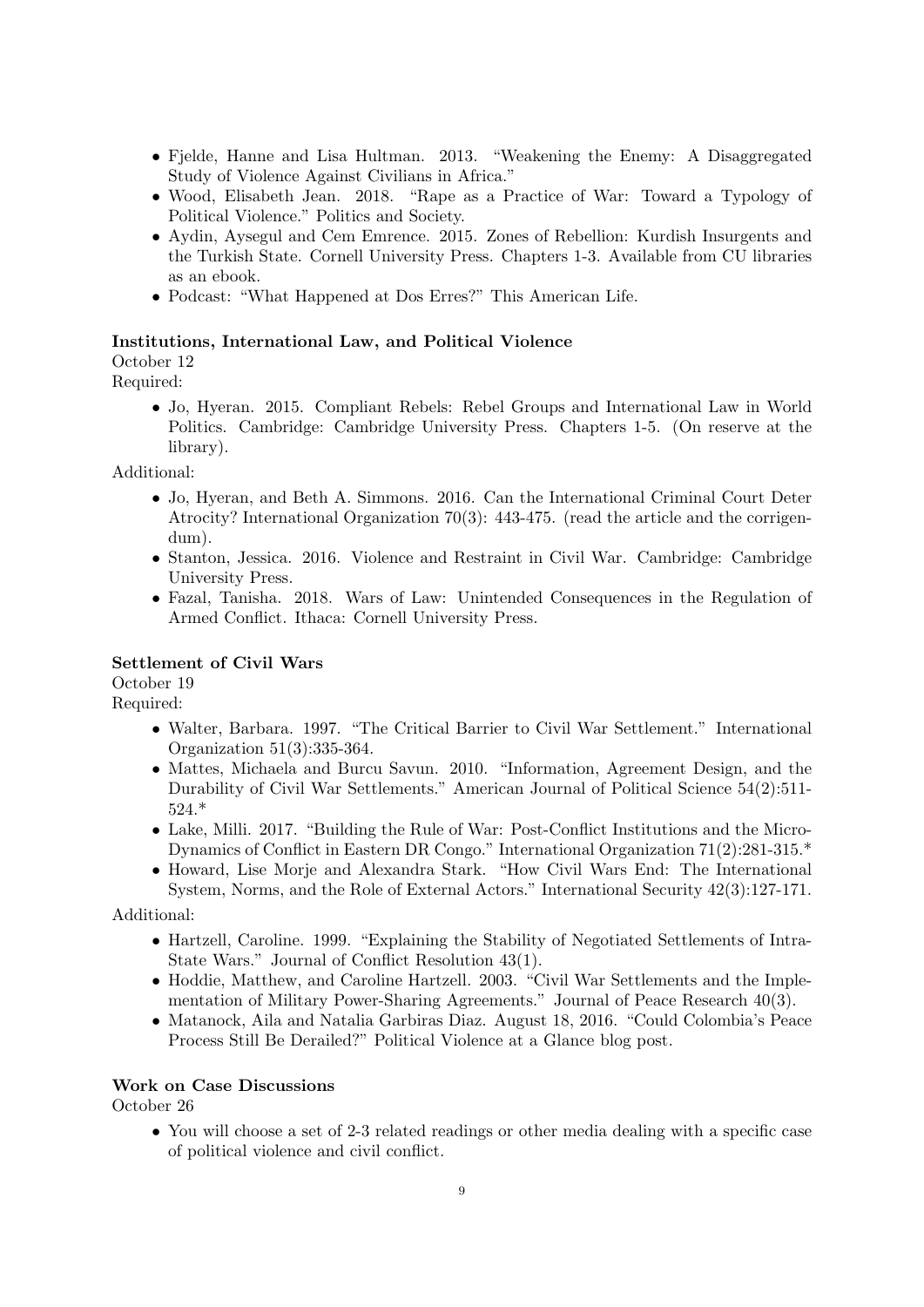# The Effects of Intervention on Political Violence and Civil Conflict

November 2

Required:

- Kydd, Andrew H. and Scott Straus. 2013. "The Road to Hell? Third-Party Intervention to Prevent Atrocities." American Journal of Political Science 57(3):673-684.
- Hultman, Lisa, Jacob Kathman, and Megan Shannon. 2014. "Beyond Keeping Peace: United Nations Effectiveness in the Midst of Fighting. American Political Science Review 108(4): 737-753.\*
- DeMeritt, Jacqueline. 2015. "Delegating Death: Military Intervention and Government Killing." Journal of Conflict Resolution 59(3):428-454.\*
- Wood, Reed M. and Christopher Sullivan. 2015. "Doing Harm by Doing Good? The Negative Externalities of Humanitarian Aid Provision During Civil Conflict."\*

## Additional:

What Drives Intervention?

- Gent, Stephen E. 2007. "Strange Bedfellows: The Strategic Dynamics of Major Power Military Intervention. Journal of Politics 69(4):1089-1102.
- Aydin, Aysegul. 2012. Foreign Powers and Intervention in Armed Conflicts. Ch 6. (All chapters available online from CU Libraries).

More on the Effects of Intervention

- Specia and O'Neill. July 13, 2016. "What Can the United Nations Do When Its Troops Can't, or Won't, Protect Civilians?" New York Times.
- Kuperman, Alan J. 2008. The Moral Hazard of Humanitarian Intervention: Lessons from the Balkans. International Studies Quarterly 52(1):49-80.
- Kuperman, Alan J. 2013. "A Model Humanitarian Intervention? Reassessing NATO's Libya Campaign." International Security 38(1):105-136.
- Narang, Neil. 2015. Assisting Uncertainty: How Humanitarian Aid Can Inadvertently Prolong Civil War. International Studies Quarterly 59(1):184-195.
- Wood, Reed and Emily Molfino. 2016. "Aiding Victims, Abetting Violence: The Influence of Humanitarian Aid on Violence Patterns in Civil Conflict." Journal of Global Security Studies http://dx.doi.org/10.1093/jogss/ogw007

## Present Case Discussions

November 9

• Each student gives a ten minute presentation on their case.

## Civilian Protection

November 16 Required:

- Prins, Brandon and Anup Phayal. "Deploying to Protect: The Effect of Peacekeeping Troop Deployments on Violence Against Civilians."\* Working paper available at [http:](http://brandonprins.weebly.com/PKO_Research.html) [//brandonprins.weebly.com/PKO\\_Research.html](http://brandonprins.weebly.com/PKO_Research.html).
- Fjelde, Hanne, Lisa Hultman, and Desiree Nilsson. Forthcoming. "Protection Through Presence: UN Peacekeeping and the Costs of Targeting Civilians." International Organization.\*
- Kaplan, Oliver. 2013. Protecting Civilians in Civil War: The Institution of the ATCC in Colombia. Journal of Peace Research 50(3):351-367.\*
- Stephan, Maria and Erica Chenoweth. 2008. Why Civil Resistance Works: The Strategic Logic of Nonviolent Conflict. International Security 33(1):7-44.\*

Additional: